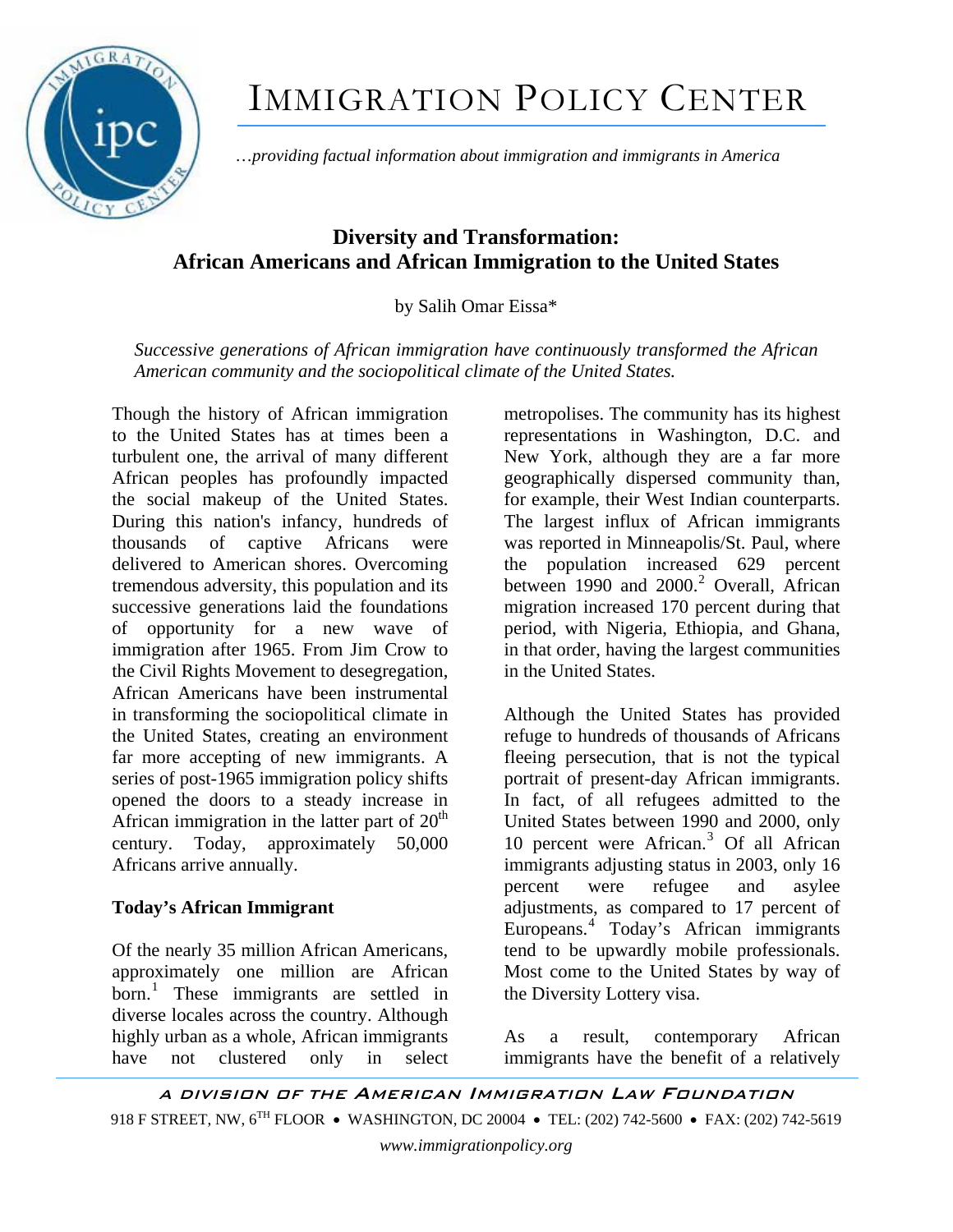high level of educational attainment. Diversity visas, which require a high school education for eligibility, accounted for onethird of immigrant visas awarded to Africans in 2003, compared to less than 7 percent for all countries.<sup>[5](#page-4-0)</sup> Nearly 98 percent of all foreign-born Africans in the United States have a high school education.<sup>[6](#page-4-0)</sup> These immigrants generate a large proportion of the \$3 billion in remittances sent back to Africa annually. $<sup>7</sup>$  $<sup>7</sup>$  $<sup>7</sup>$ </sup>

African immigrants are also taking advantage of newfound economic opportunities by establishing small businesses in cities across the country. According to the Schomburg Center for Research in Black Culture, "Some highly educated [African] immigrants, realizing that their limited proficiency in English and their foreign degrees would make it difficult to get the American jobs they coveted, have instead opened their own businesses. This entrepreneurial spirit is deeply ingrained in Africa, where the informal economic sector is particularly dynamic."<sup>[8](#page-4-0)</sup> Whether as hair braiding salons in Philadelphia, corner stores in Harlem, or nightclubs in Washington, D.C., entrepreneurship is emerging as a vehicle to economic stability. Cultural associations, religious institutions, and communal rotating savings funds pool social and economic resources, thus creating and maintaining opportunity for present and future generations.

#### **History of African Migration**

Of course, Africans first arrived in this land under far different conditions. The narrative of African immigration to North America begins with the emergence of the trans-Atlantic slave trade. Although the trade began as early as 1450 in West Central Africa with the arrival of the Portuguese, it wasn't until the  $17<sup>th</sup>$  century that the British

started transporting Africans to North America. Initial slave trading to the United States brought Africans from the Bight of Benin, Senegambia, and the Gold Coast in West Africa mainly to the coasts of Georgia, South Carolina, Maryland, and Virginia.

From 1700 to 1807, the sociocultural patterns and economy of what was to become the United States were profoundly impacted by the arrival of African captives. Of the nearly 12 million Africans uprooted by the trade, about 450,000 were brought to the United States. By the mid-1800s, people of African descent were craftsmen, teamsters, porters, and domestics as well as plantation workers. However, naturalization was open only to free white persons who had lived in the United States for more than five years. The 1857 Dred Scott decision had declared Negroes were 'beings of an inferior order,' not afforded rights by the Constitution, including citizenship.

While slave labor was vital to the early colonial economy, some political leaders were proclaiming the institution of slavery as contrary to the principles of freedom, equality, and inalienable rights on which the nation was founded. Eventually, legal provisions were made to gradually phase out the 'peculiar institution.' The date designated for the prohibition of trade in African slaves was January 1, 1808, but the practice continued well into the mid-19<sup>th</sup> century. In 1810, President Madison wrote, "It appears that American citizens are instrumental in carrying on a traffic in enslaved Africans, equally in violation of the laws of humanity, and in defiance of their own country."<sup>[9](#page-4-0)</sup> As late as 1859, Senator Stephen Douglas suggested that as many as 15,000 African slaves were arriving in the United States annually.<sup>[10](#page-4-0)</sup> In 1863, however, the transatlantic slave trade was permanently ended by the Emancipation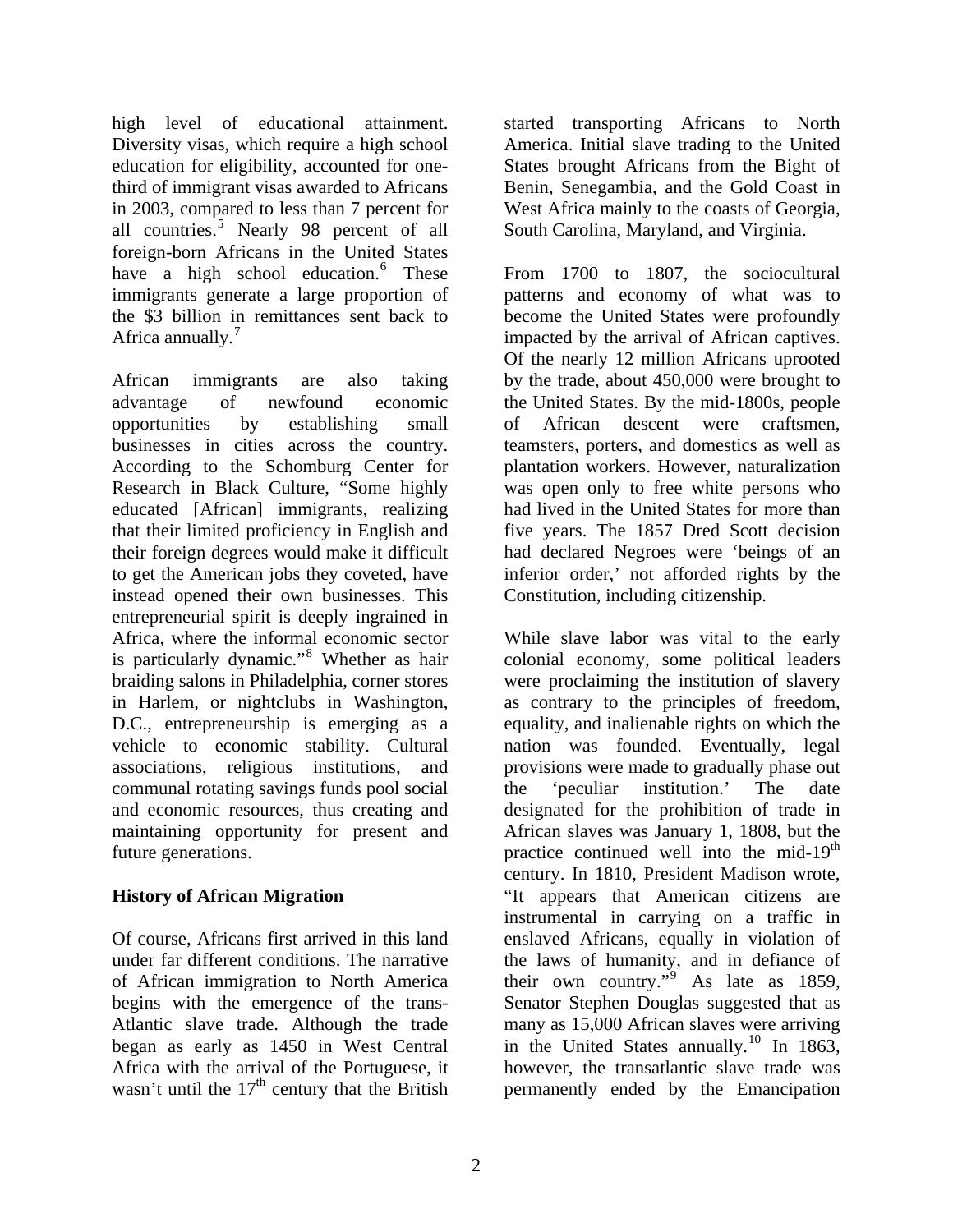Proclamation. Then, in 1868, the fourteenth amendment to the Constitution overturned the Dred Scott decision and guaranteed citizenship, due process, and equal protection under the law for people of African descent.

Although African immigration to the United States declined drastically after slavery ended, the late  $19<sup>th</sup>$  and early  $20<sup>th</sup>$  centuries were marked by far-reaching internal migration which was critical to solidifying the foundations of black America. Organizations such as the National Association for the Advancement of Colored People (1909), National Urban League (1911), and United Negro Improvement Association (1916) took on the task of facilitating and managing the advancement of black America. In addition, institutions of higher learning, including Howard (1866), Morehouse (1867), and Spelman (1881) provided a forum within which African Americans were able to solidify a collective consciousness. Immigration policy during this period was discriminatory and heavily Eurocentric, although there was some migration of black Cape Verdean mariners to Massachusetts in the mid and late 19<sup>th</sup> century.[11](#page-4-0) Even when the McCarran-Walter Act of 1952 eliminated all racially specific language from the Immigration and Nationality Act (INA), national quotas remained and migration from the African continent was set at the lowest quota of 1,400 annually.

#### **1965 Hart-Cellar Immigration Act**

Voluntary immigration of peoples of African descent did not begin in earnest until passage of the Hart-Cellar Immigration Act of 1965, which revolutionized the criteria for immigration to the United States. The Act called for the admission of immigrants based on their skills, profession,

or relationship to families in the United States. The drafting and passing of the Act is widely considered to have been spawned by the ideology of the Civil Rights Movement. Conversely, the Civil Rights Movement owes much to the pan-African movement championed by leaders throughout the African diaspora, including Marcus Garvey (Jamaica), Kwame Nkrumah (Ghana), and W.E.B. DuBois (USA). Reformists, building on the successes of the Civil Rights Movement, demanded a nondiscriminatory U.S. immigration law. Allied with the independence struggles in South Africa, these same protesters took up the cause of freedom, sovereignty, and anti-colonialism on the African continent as well as at home.

In the years after the 1965 Act, immigration from Africa burgeoned. Nearly three times as many legal African immigrants entered the United States in the 1970s as compared to the preceding decade. By 1995, 40,000 Africans on average were being admitted annually.<sup>[12](#page-4-0)</sup> Yet liberalization of immigration policy is only part of the explanation for the steady rise in arrivals. European recessions during the 1970s and 1980s led to a tightening of immigration laws, leading many Africans to migrate to the United States rather than to Europe. In addition, mounting economic pressures on the African continent after the 1970s, including economic "structural adjustment" programs demanded by the International Monetary Fund, led to unprecedented unemployment. Severe currency devaluations in the 1990s exacerbated many African nations' dire economic situation. With economic recovery seemingly out of reach at home, those Africans with the necessary means sought a better life in the United States in record numbers. $13$ 

In addition to the changes taking place in Europe and Africa, Congress reformed U.S.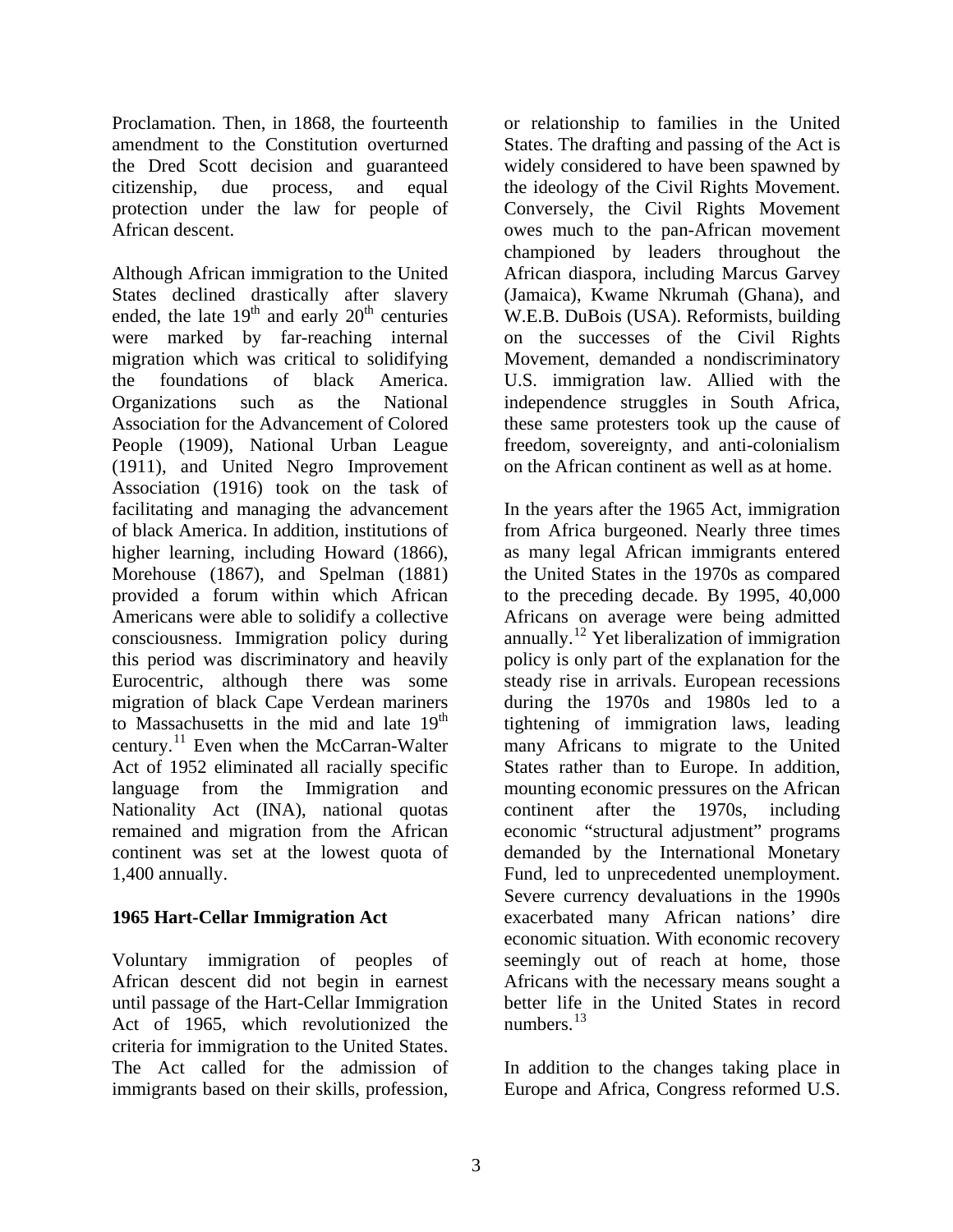policy toward refugees in the 1980s, thereby facilitating a rise in the number of Africans turning to the United States for refuge. The Refugee Act of 1980 amended the definition of a refugee, raised regional refugee ceilings, and offered new arrivals permanent residence after one year. In 1986, Congress passed the Immigration Reform and Control Act, granting legalization of status to 31,000 Africans living in the country since 1982. The Diversity Visa Lottery, introduced by the Immigration Act of 1990, offered immigrant visas to high school graduates in nations underrepresented in the United States. This lottery quickly became the primary method by which Africans immigrated.<sup>[14](#page-4-0)</sup> The Act also established a Temporary Protected Status (TPS) program providing temporary refuge to foreign nationals present in the United States who would be subject to either violence due to armed conflict or environmental disaster if repatriated. In recent years, Sudan, Sierra Leone, Liberia, Somalia, and Burundi have been designated eligible for TPS by the U.S. Attorney General, all due to civil strife or armed conflict.<sup>[15](#page-4-1)</sup>

#### **Conclusion**

African immigrants in the United States are introducing their own vibrant cultures, ideological diversity, and entrepreneurial ingenuity into the mosaic of American society, while providing Africa with much needed economic resources. In black

communities around the country, you will find a multitude of Africans mixing with their native-born brethren, bringing a diversity often overlooked by mainstream America. Although their stories differ greatly, what these various black communities share are common historical roots and an experience of adaptation and renaissance.

In this process, the African second generation is bridging much of the gap between the native and foreign-born populations.[16](#page-4-2) Second-generation Africans are commanding leadership roles in arenas large and small throughout the country. Whether members of Congress such as Barack Obama, leaders of black community and student organizations, or even up and coming hip hop artists such as Akon, African second-generation immigrants are wholehearted participants in and even creators of today's African-American culture. Continuously infused with new influences from their own diaspora, Africans are contributing to the fluid adaptability of America's dynamic urban culture. In the process of redefining their race and culture in a social order far different from that of their parents, African immigrants are both giving to and taking from African American tradition in a reciprocal and mutually advantageous relationship.

March 2005

*Copyright 2005 by the American Immigration Law Foundation.* 

\*The author is a former Research Assistant in both the Office of Population Research and the Center for Migration and Development at Princeton University.

#### **Endnotes**

<span id="page-3-0"></span> $\overline{a}$ <sup>1</sup> U.S. Census, 2000. 35 percent West African, 26 percent East African, 20 percent North African, 7 percent South African and less than 3 percent Central African.